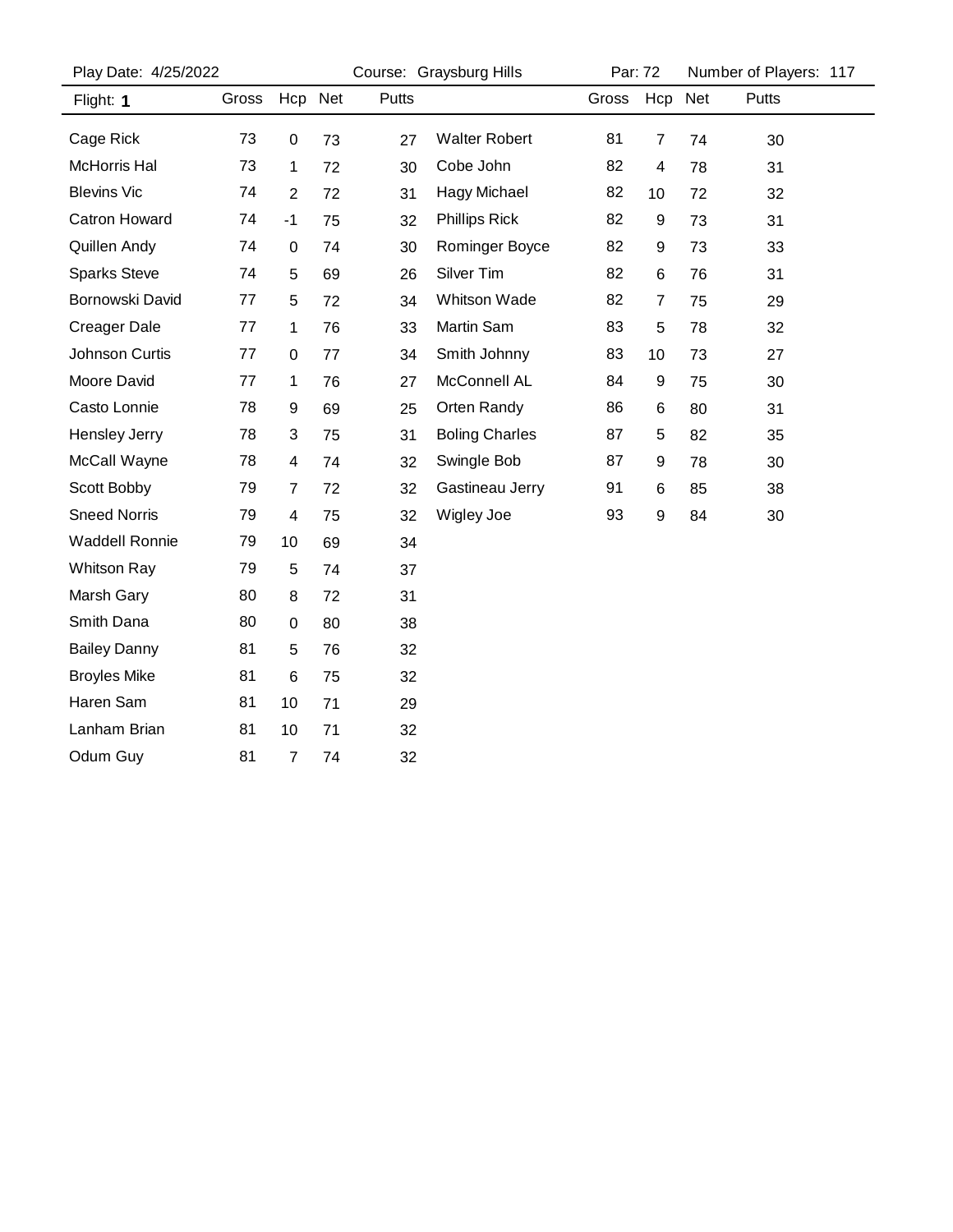| Play Date: 4/25/2022    |       |         |    | Course: Graysburg Hills |                          |       | Par: 72 |    | Number of Players: 117 |  |
|-------------------------|-------|---------|----|-------------------------|--------------------------|-------|---------|----|------------------------|--|
| Flight: 2               | Gross | Hcp Net |    | Putts                   |                          | Gross | Hcp Net |    | Putts                  |  |
| Fife Bob                | 83    | 11      | 72 | 28                      | Carroll Bill             | 93    | 13      | 80 | 34                     |  |
| Hogan John              | 84    | 15      | 69 | 37                      | Archer John              | 94    | 13      | 81 | 38                     |  |
| Wilder Jesse            | 85    | 12      | 73 | 31                      | <b>Rindfleisch Perry</b> | 94    | 16      | 78 | 36                     |  |
| Johnson Don             | 87    | 14      | 73 | 33                      | Shake Jim                | 95    | 17      | 78 | 39                     |  |
| <b>Presnell Ray</b>     | 87    | 14      | 73 | 35                      | Humphreys Eddie          | 96    | 17      | 79 | 34                     |  |
| Quaco Kim               | 87    | 12      | 75 | 32                      | <b>Bradshaw Carl</b>     | 97    | 18      | 79 | 35                     |  |
| Rader Mike              | 87    | 18      | 69 | 31                      | Forby Ronnie             | 97    | 16      | 81 | 39                     |  |
| <b>Scalf Michael</b>    | 87    | 15      | 72 | 33                      | <b>Rich Peter</b>        | 98    | 11      | 87 | 34                     |  |
| Marsh Kent              | 88    | 13      | 75 | 34                      | <b>White Steve</b>       | 98    | 16      | 82 | 36                     |  |
| Shortridge Danny        | 88    | 13      | 75 | 34                      | Glenn Bob                | 99    | 15      | 84 | 33                     |  |
| <b>Compton Barry</b>    | 89    | 14      | 75 | 34                      | Peters Mark              | 100   | 18      | 82 | 36                     |  |
| <b>Miller David</b>     | 89    | 13      | 76 | 35                      | <b>Higgins Mike</b>      | 102   | 15      | 87 | 38                     |  |
| <b>Brorby Pat</b>       | 90    | 11      | 79 | 33                      | Loos Marshall            | 102   | 16      | 86 | 36                     |  |
| <b>Carper David</b>     | 90    | 11      | 79 | 33                      | Martha Mike              | 102   | 18      | 84 | 38                     |  |
| Crumley Lynn            | 90    | 11      | 79 | 32                      | Roncoli Mark             | 106   | 16      | 90 | 41                     |  |
| Carey Rod               | 91    | 16      | 75 | 35                      |                          |       |         |    |                        |  |
| McKissick Bob           | 91    | 18      | 73 | 30                      |                          |       |         |    |                        |  |
| <b>Shaffer Dwight</b>   | 91    | 17      | 74 | 35                      |                          |       |         |    |                        |  |
| Snodgrass Herbert       | 91    | 18      | 73 | 31                      |                          |       |         |    |                        |  |
| <b>Swift Gary</b>       | 91    | 15      | 76 | 33                      |                          |       |         |    |                        |  |
| <b>Bell Larry</b>       | 92    | 14      | 78 | 31                      |                          |       |         |    |                        |  |
| Drapou Hank             | 92    | 12      | 80 | 30                      |                          |       |         |    |                        |  |
| Songer Lewis            | 92    | 14      | 78 | 34                      |                          |       |         |    |                        |  |
| <b>Andrews Clifford</b> | 93    | 17      | 76 | 34                      |                          |       |         |    |                        |  |